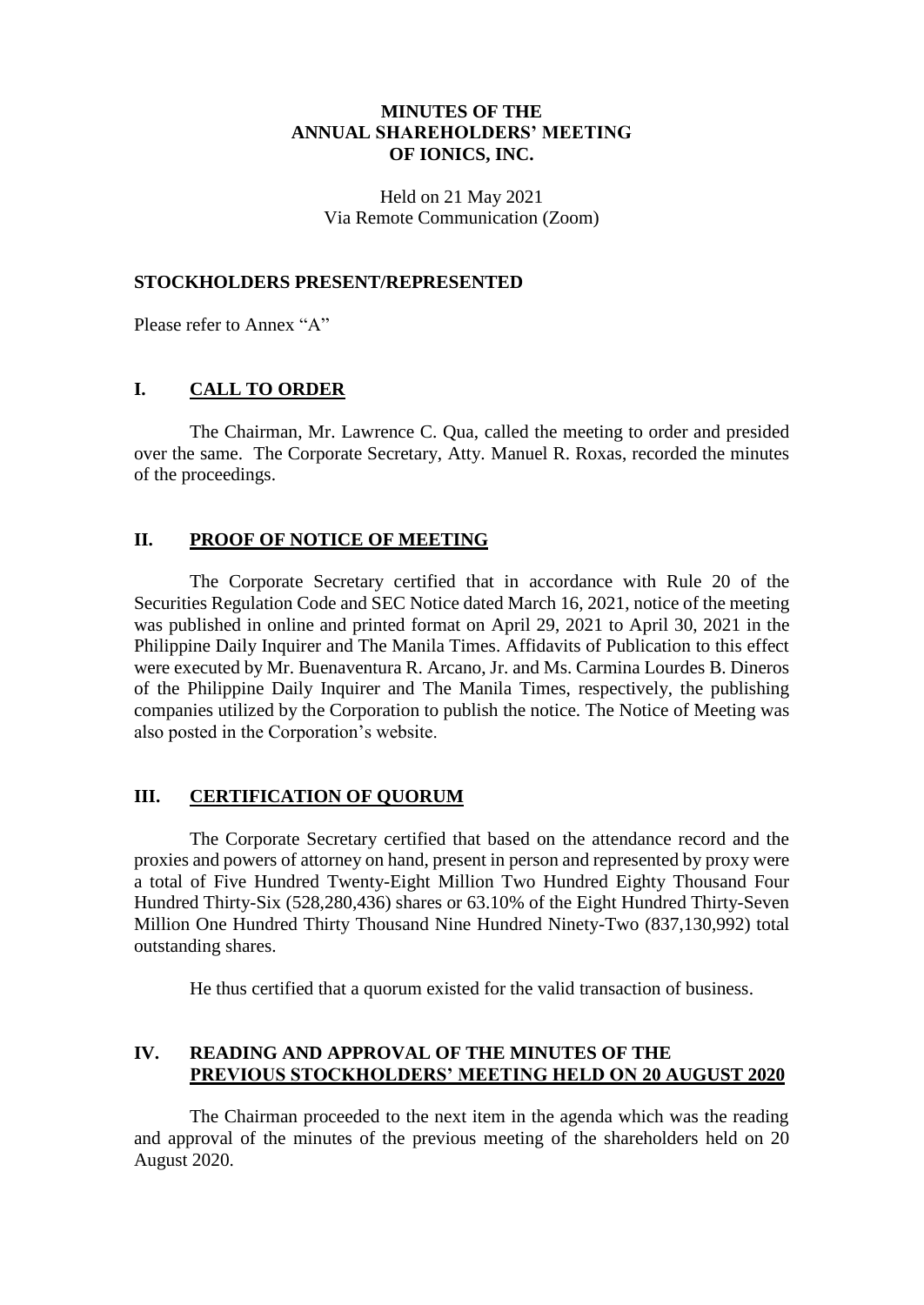Since the stockholders were fully apprised of the salient matters approved in the previous meeting, the reading of the minutes of the last annual stockholders' meeting was dispensed with.

Based on the total votes received, a total of 424,218,250 shares voted in favor of approving the Minutes of the 2020 Annual Stockholders Meeting as appearing in the minutes book of the Corporate Secretary while 104,062,186 shares abstained from voting on the matter.

# **V. REPORT OF MANAGEMENT AND APPROVAL OF THE FINANCIAL STATEMENTS FOR THE FISCAL YEAR 2020**

The President and Chief Executive Officer, Mr. Lawrence C. Qua, delivered the Management Report for the year 2020.

He began by reporting that the government-imposed lockdowns in the late First Quarter of 2020 to stem the spread of the Covid-19 pandemic, which resulted in labor shortages, public transport stoppages and logistical delays, had an adverse impact on factory operations and manufacturing output.

Restrictions on export manufacturers were relaxed during the second half of the year but the output could not catch-up and mitigate the earlier underutilization and low capacity. With these developments, Ionics Inc. and its subsidiaries posted an overall decline of 11% in its gross revenue of \$53.7 million in 2020 from \$60 million in 2019. The consolidated net income likewise dropped to \$480,000 from the preceding year of \$3.8 million attributable to the equity holders of Ionics Inc.

Ionics EMS Inc. ("EMS"), the major operating subsidiary in electronics manufacturing services, experienced a decrease in its sales of 10% to \$50.3 million in 2020 from \$56.1 million in 2019. It further incurred a net loss after tax of \$546,000 in 2020, a 120% drop from its net income of \$2.6 million during the prior year. EMS incurred high incremental expenditures to comply with government-imposed health protocols. The cost of shuttling employees to and from the factory tripled due to social distancing and seating restrictions. Were it not for these additional costs, EMS could have yielded a modest profit.

Iomni Precision Inc. ("Iomni"), the precision plastic fabricators subsidiary, and Ionics Circuits Inc., the venture capital subsidiary, registered losses of \$134,000 and \$2,900, respectively.

Ionics Properties, Inc., the real estate holdings subsidiary, and a consistent performer, slipped in its net income after tax of \$1 million in 2020 relative to the \$1.2 million recorded in 2019. Its continued profitability, however, enabled Ionics Inc. and its subsidiaries to maintain a positive consolidated bottom line amid the challenging year.

Mr. Qua also reported that the balance sheet of Ionics, Inc. remained strong. The year 2021 is expected to be a recovery year for most businesses including the electronics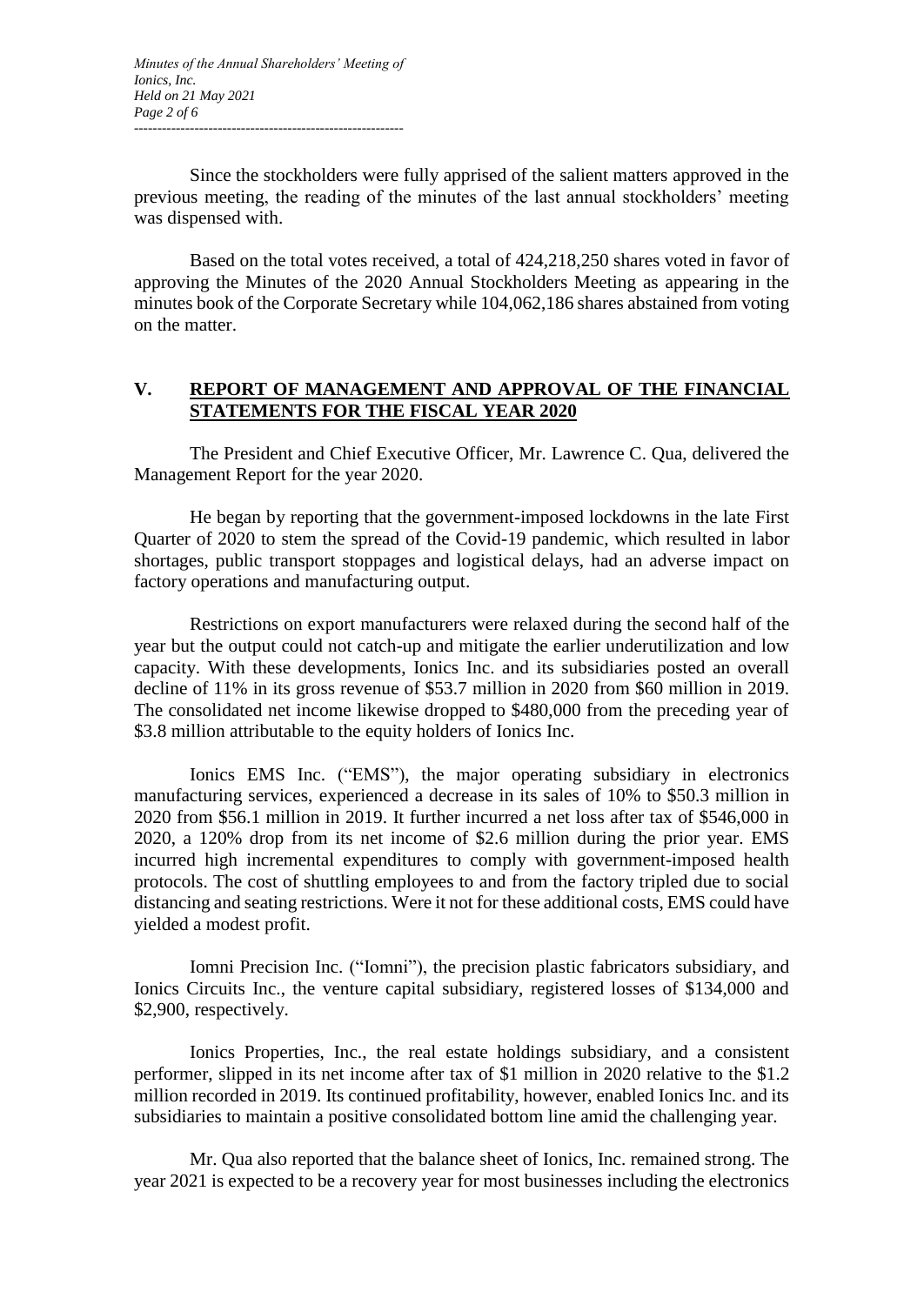industry. He noted, however, that there has been an adverse disruption in the supply chain since May 2020 as a result of the tariff war between the United States and China. This, he observed, will hamper the flow of critical electronic components and mechanical parts, thus delaying the delivery of raw materials by months and pushing out the production of new products. Global clients have learned to diffuse the geographical concentration of sourcing to favor alternative suppliers to reduce shipping costs. Amid the pain and loss of 2020, the global pandemic drove disruption to be a positive technological game changer.

Mr. Qua noted that the unprecedented scope and speed of change has accelerated digital adaptation by five years in just a year of lockdown. Every business, big and small, has become "tech savvy". The millennial generation is disruption epitomized.

In conclusion, Mr. Qua said that as a technological group of companies, Ionics Inc. and its subsidiaries will move on with forward thinking. The Corporation will challenge its current ways of working and will remain ahead of its competitors.

After the report of Mr. Qua, the total compensation received by each of the members of the Board of Directors during the year was presented to the stockholders in compliance with Sections 29 and 49 of the Revised Corporation Code.

Mr. Guillermo D. Luchangco, a member of the Board of Directors, commented that the reported compensation only covered the compensation received by the members of the Board by virtue of their directorship but did not include the salaries received by those directors who are also part of Management.

The Corporate Secretary then presented the proposed resolution for the notation and approval of the Corporation's 2020 Annual Report, together with the Audited Financial Statements for the period ending December 31, 2020.

With 104,062,186 shares abstaining and a total of 424,218,250 shares voting in favor, the following resolution was approved:

> "**RESOLVED,** That the Management Report as reflected in the Annual Report, together with the financial statements for the period ending 31 December 2020, be, as it is hereby, noted and approved."

# **VI. RATIFICATION OF ALL ACTS, RESOLUTIONS AND INVESTMENTS OF THE BOARD OF DIRECTORS, EXECUTIVE COMMITTEE AND OFFICERS OF THE CORPORATION**

The Chairman proceeded to the next item on the agenda which was the ratification of all the acts, proceedings, and resolutions of the Board of Directors, Executive Committee and Officers of the Corporation from the date of the last annual stockholders'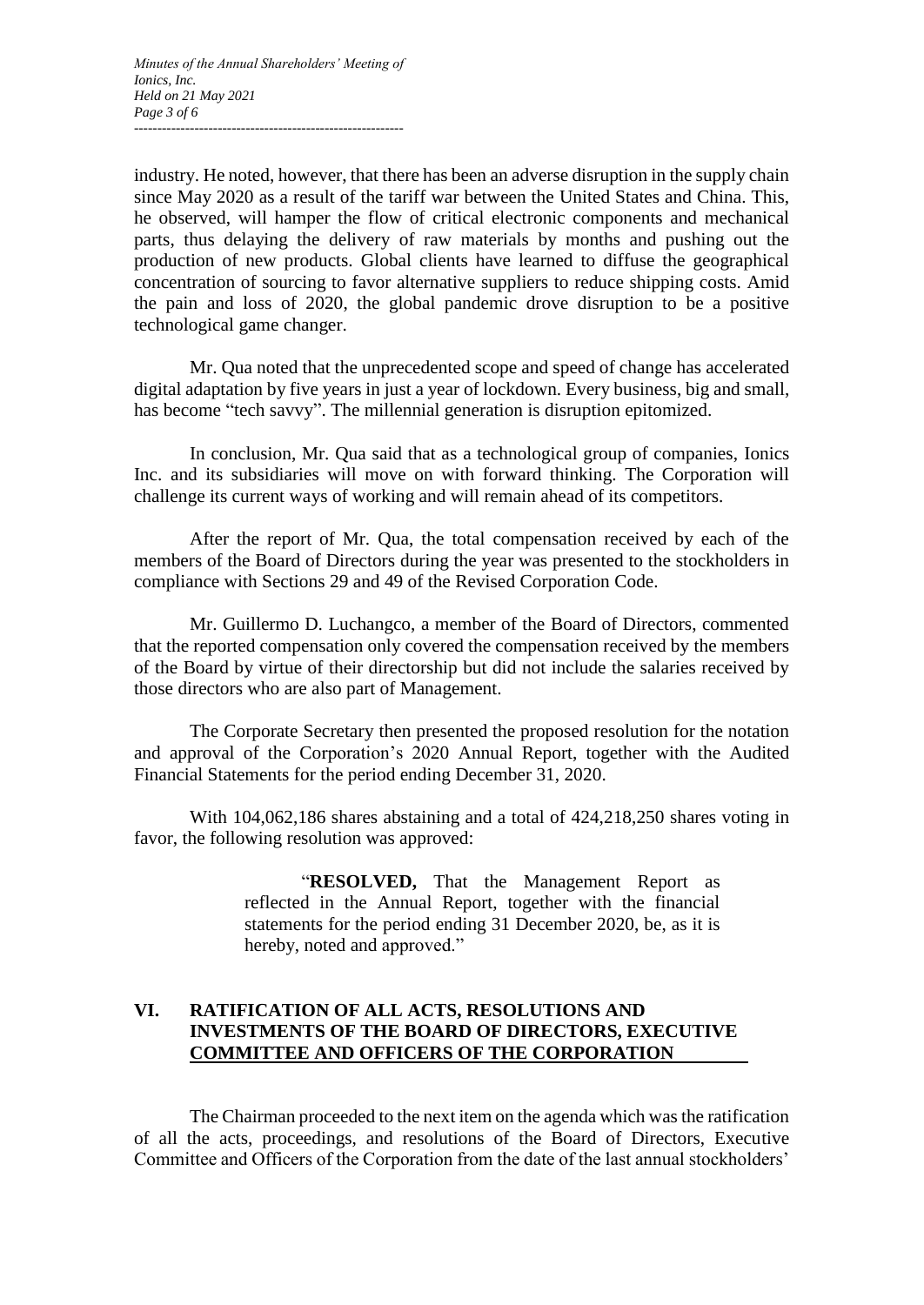*Minutes of the Annual Shareholders' Meeting of Ionics, Inc. Held on 21 May 2021 Page 4 of 6 ----------------------------------------------------------*

meeting up to the present as reflected in the minutes of the meetings of the Board of Directors.

A summary of significant transactions undertaken by the Board was provided in the Information Statement distributed to the stockholders and was likewise presented during the meeting.

The Corporate Secretary presented the proposed resolution for the ratification of all acts, resolutions and investments of the Board of Directors, Executive Committee and the officers of the Corporation. With 104,062,186 shares abstaining and a total of 424,218,250 voting in favor of the proposed resolution, the following was approved:

> **"RESOLVED**, That all acts, resolutions and investments approved by the Board of Directors, Executive Committee and the Officers of the Corporation for the year 2020 in so far as the same are reflected in the minutes book of the Corporate Secretary, be as they are hereby, approved, confirmed and ratified."

#### **VII. ELECTION OF DIRECTORS**

The Corporate Secretary reported on the nominees approved by the Nomination Committee for the year 2021-2022, as follows:

> Lawrence C. Qua Alfredo R. de Borja Virginia Judy Q. Dy Guillermo D. Luchangco Meliton C. Qua Raymond C. Qua Lilia B. De Lima Cecilia Q. Chua Monica S. Villonco Medel T. Nera Ricardo L. Moldez

Mr. Alfredo R. de Borja, Mr. Medel T. Nera and Ms. Lilia B. de Lima were nominated as independent directors.

The Corporate Secretary also reported that while Mr. Alfredo R. de Borja has served the allowed cumulative term of nine (9) years as independent director under the Code of Corporate Governance for Publicly-Listed Companies he was however renominated as independent director for the term 2021-2022 as his in-depth knowledge of the Corporation's business as well as that of its subsidiaries which he acquired during his tenure as an independent director. The highly technical nature of the Corporation's operations and the industry to which it belongs requires the specialized knowledge which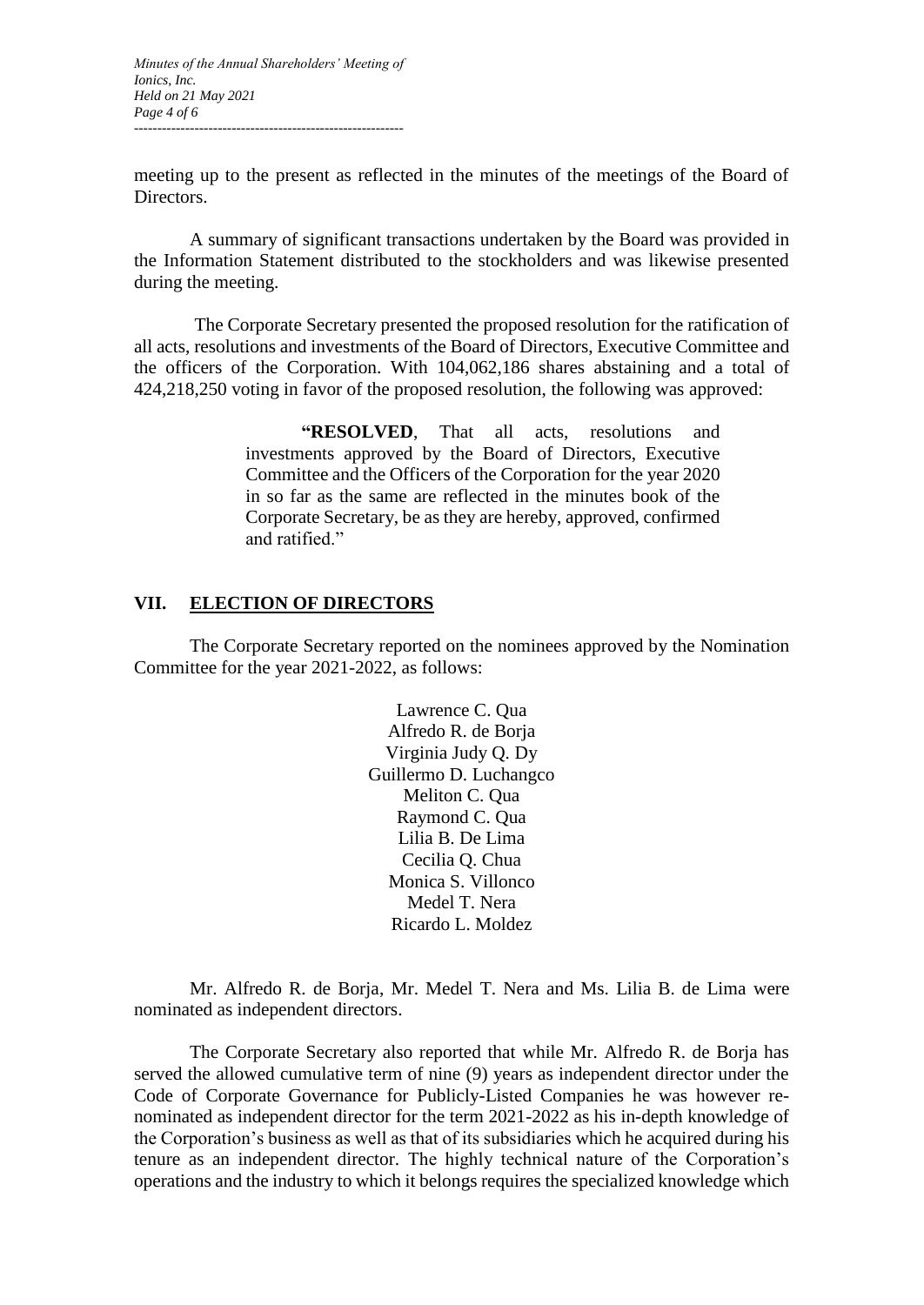*Minutes of the Annual Shareholders' Meeting of Ionics, Inc. Held on 21 May 2021 Page 5 of 6 ----------------------------------------------------------*

Mr. de Borja possesses. The Nomination Committee believes that retaining Mr. de Borja as an independent director will be instrumental in attaining the Corporation's goals for the ensuing year and it is to the best interest of the Corporation if Mr. de Borja is renominated and re-elected.

Since there were only eleven (11) nominees to the Board of Directors and the nominees to the eleven (11) available seats all received votes in their names, it was proposed that the eleven (11) nominees be proclaimed as duly elected directors of the Corporation, to serve as such until the election and qualification of their successors.

The following resolution was approved:

**"RESOLVED**, to elect the following as Directors of the Corporation to serve as such until the election and qualification of their successors:

> Lawrence C. Qua Alfredo R. de Borja Virginia Judy Q. Dy Guillermo D. Luchangco Meliton C. Qua Raymond C. Qua Lilia B. De Lima Cecilia Q. Chua Monica S. Villonco Medel T. Nera Ricardo L. Moldez

#### **VIII. APPOINTMENT OF EXTERNAL AUDITOR**

The Chairman of the Audit Committee, Mr. Medel T. Nera, discussed the appointment of the Corporation's External Auditor for the ensuing year. Mr. Nera reported that after considering the quality of its audit work for the past years, the reasonableness of its fees and its reputation, the Audit Committee recommended the reappointment of Sycip Gorres Velayo & Co. (SGV and Co.) as External Auditor of the Corporation for the year 2021-2022.

The Corporate Secretary presented the proposed resolution on this matter. With 49,187,988 shares abstaining and a total of 479,092,448 shares voting in favor of the proposed resolution, the following was approved:

> **"RESOLVED**, that the Corporation be, as it is hereby, authorized to appoint Sycip Gorres Velayo & Co. (SGV & Co.) as the External Auditor for the year 2021-2022."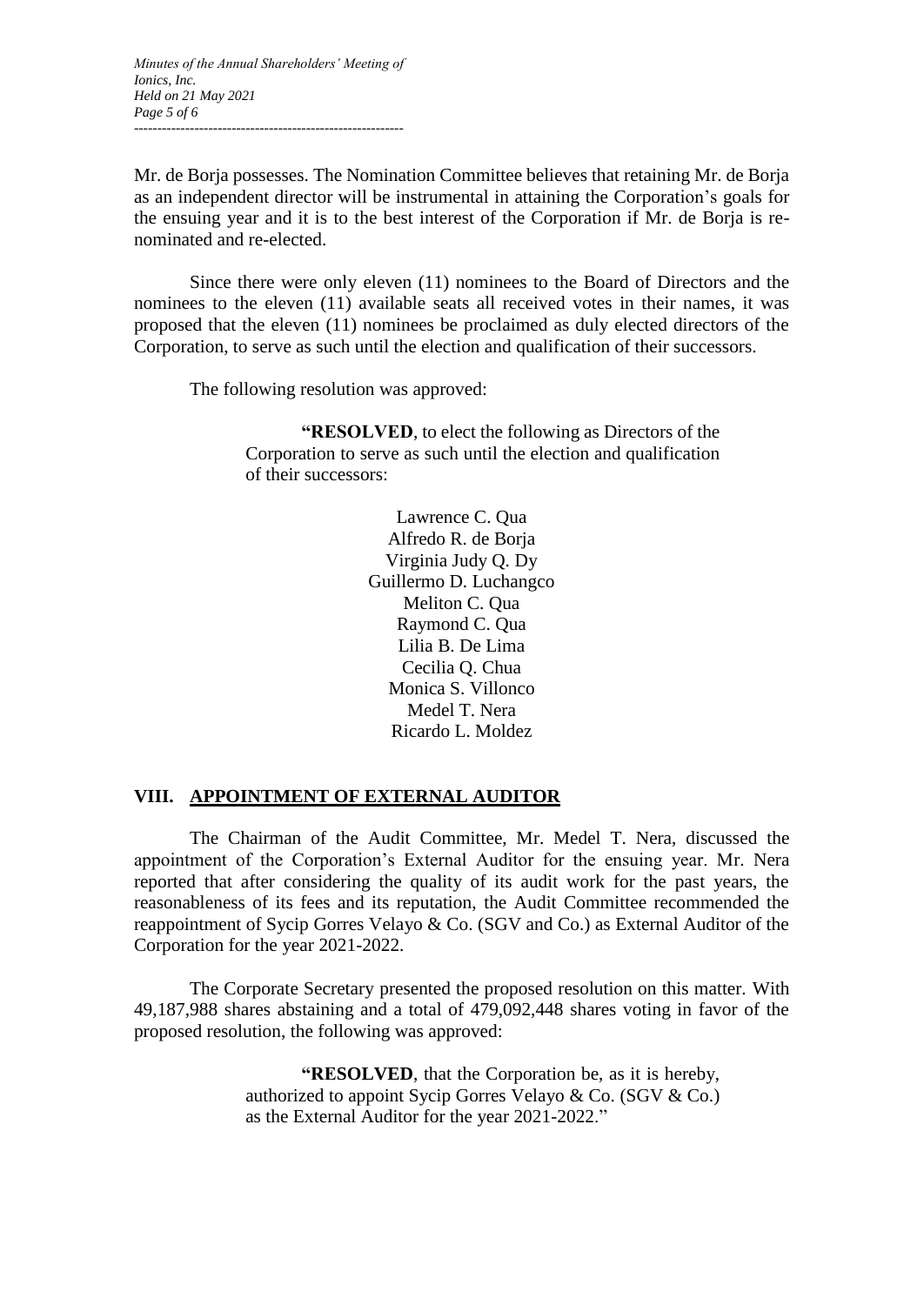*Minutes of the Annual Shareholders' Meeting of Ionics, Inc. Held on 21 May 2021 Page 6 of 6 ----------------------------------------------------------*

# **IX. ADJOURNMENT**

There being no further business to transact and inquiries to address, the meeting was adjourned.

> **MANUEL R. ROXAS** Corporate Secretary

ATTEST:

**LAWRENCE C. QUA** Chairman of the Meeting